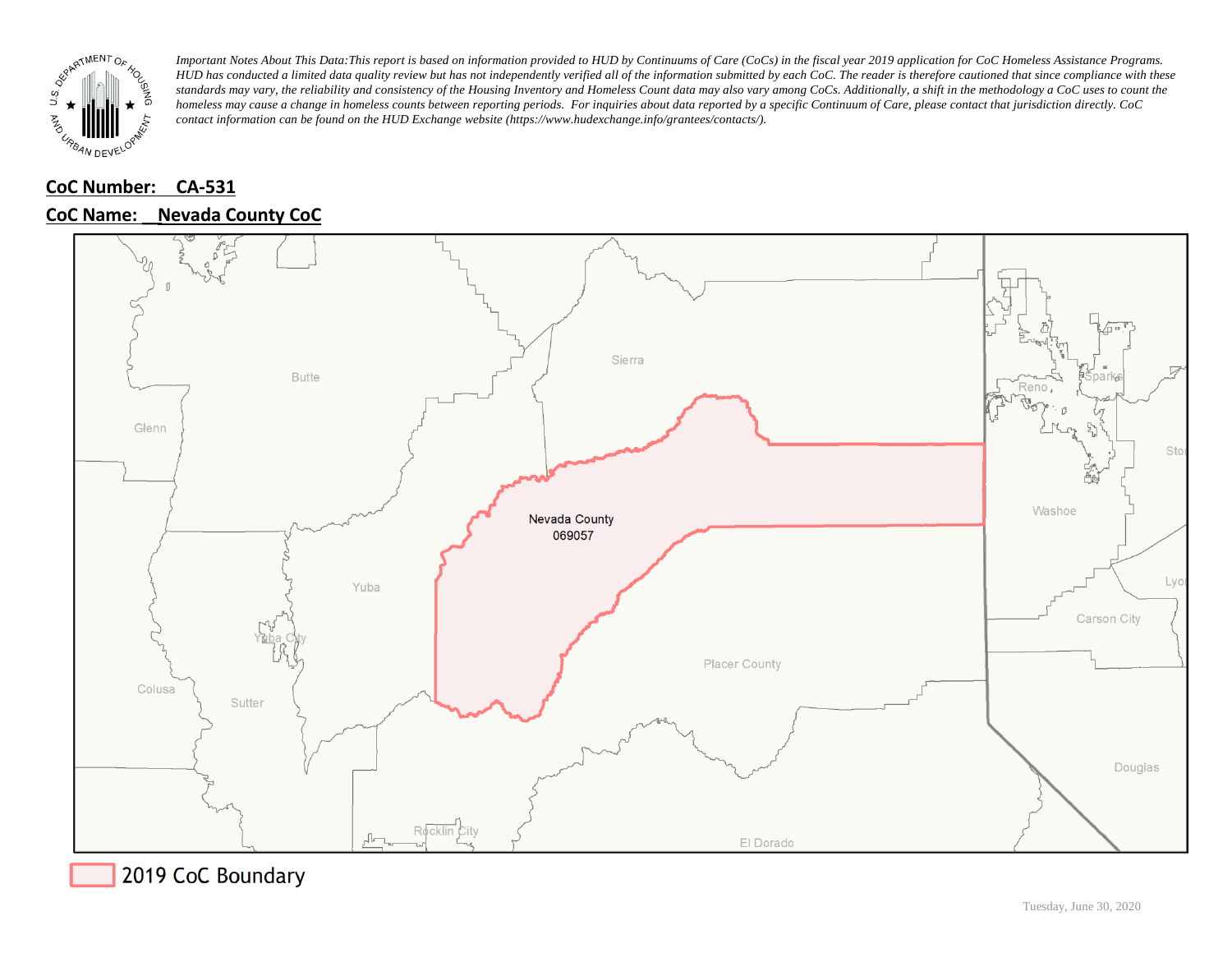

# **CoC Number: CA-531**

#### **CoC Name: \_\_ Nevada County CoC**

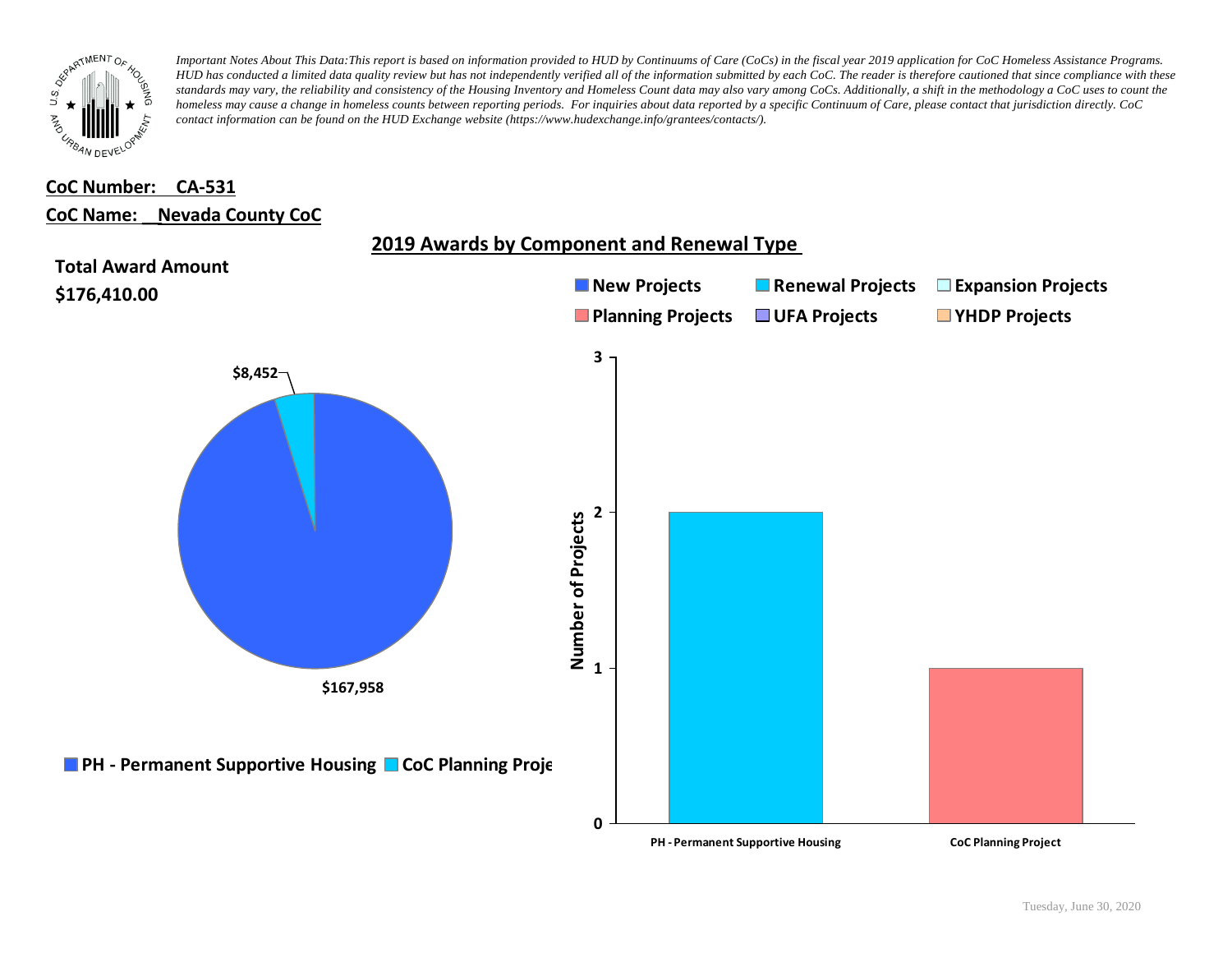

## **CoC Number: CA-531 CoC Name: \_\_ Nevada County CoC**



## **2019 Housing Inventory Summarized by Target Population and Bed Type**

<sup>1</sup> Adult & Child Beds refer to beds for households with one adult (age 18 or older) and at least one child (under the age of 18).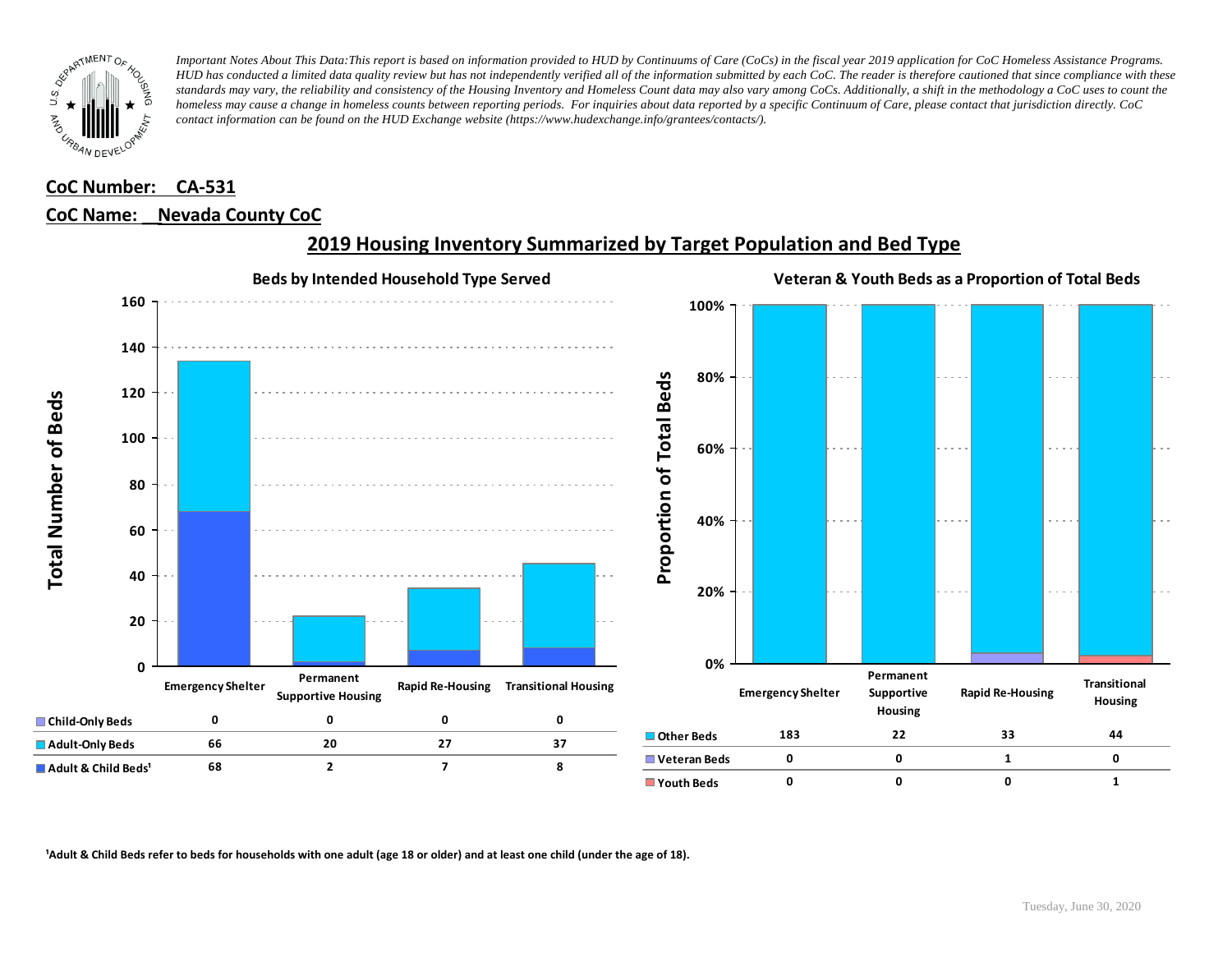

## **CoC Number: CA-531 CoC Name: \_\_ Nevada County CoC**





\* Safe Haven programs are included in the Transitional Housing category.

¹This category includes single adults, adult couples with no children, and groups of adults. ²This category includes households with one adult and at least one child under age 18.

³This category includes persons under age 18, including children in one-child households, adolescent parents and their children, adolescent siblings, or other household configurations composed only of children.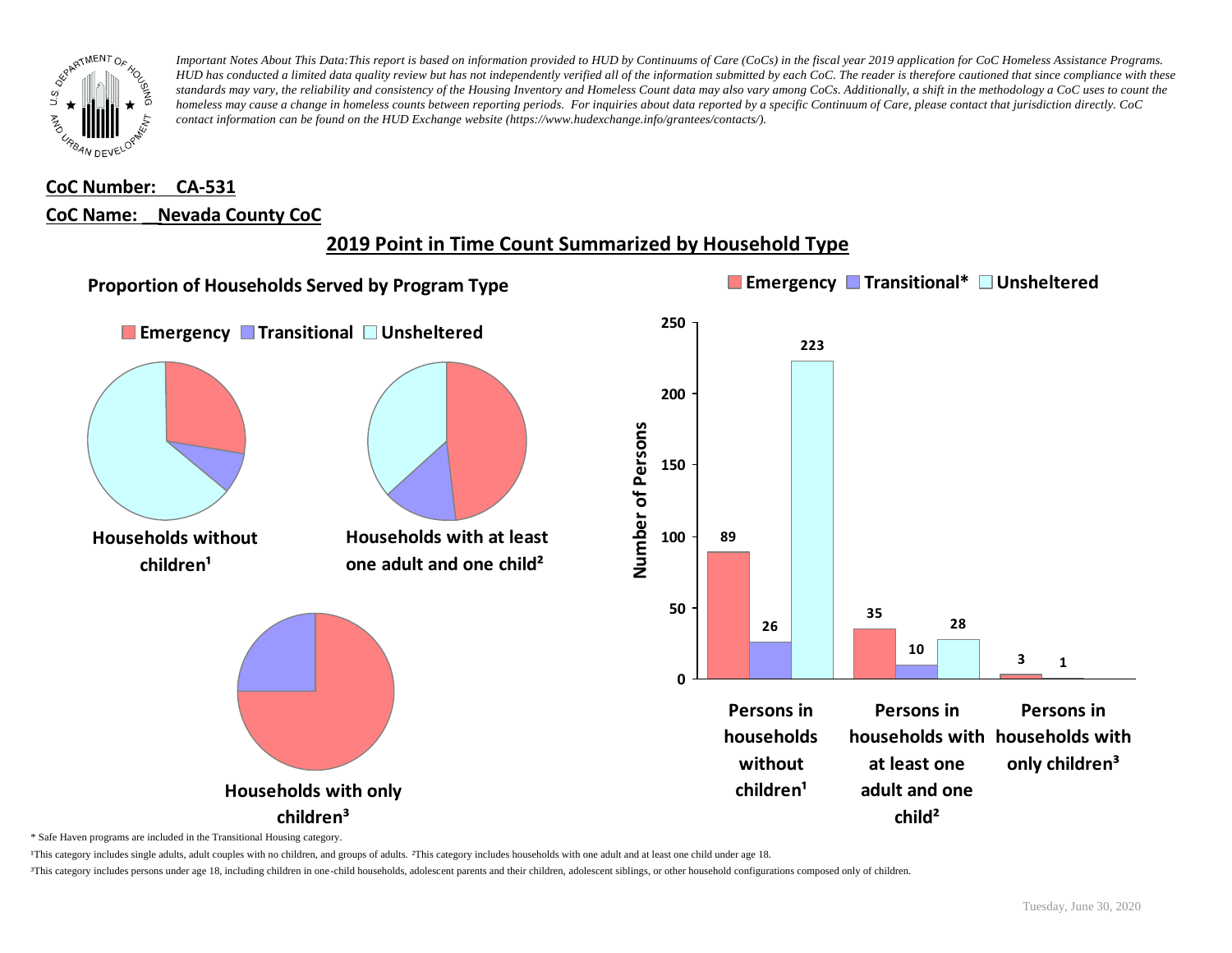

## **CoC Number: CA-531 CoC Name: \_\_ Nevada County CoC**



### **2019 Point-In-Time Count Proportion of Persons in each Age Group by Household Type**

\* Safe Haven programs are included in the Transitional Housing category.

¹This category includes single adults, adult couples with no children, and groups of adults. ²This category includes households with one adult and at least one child under age 18.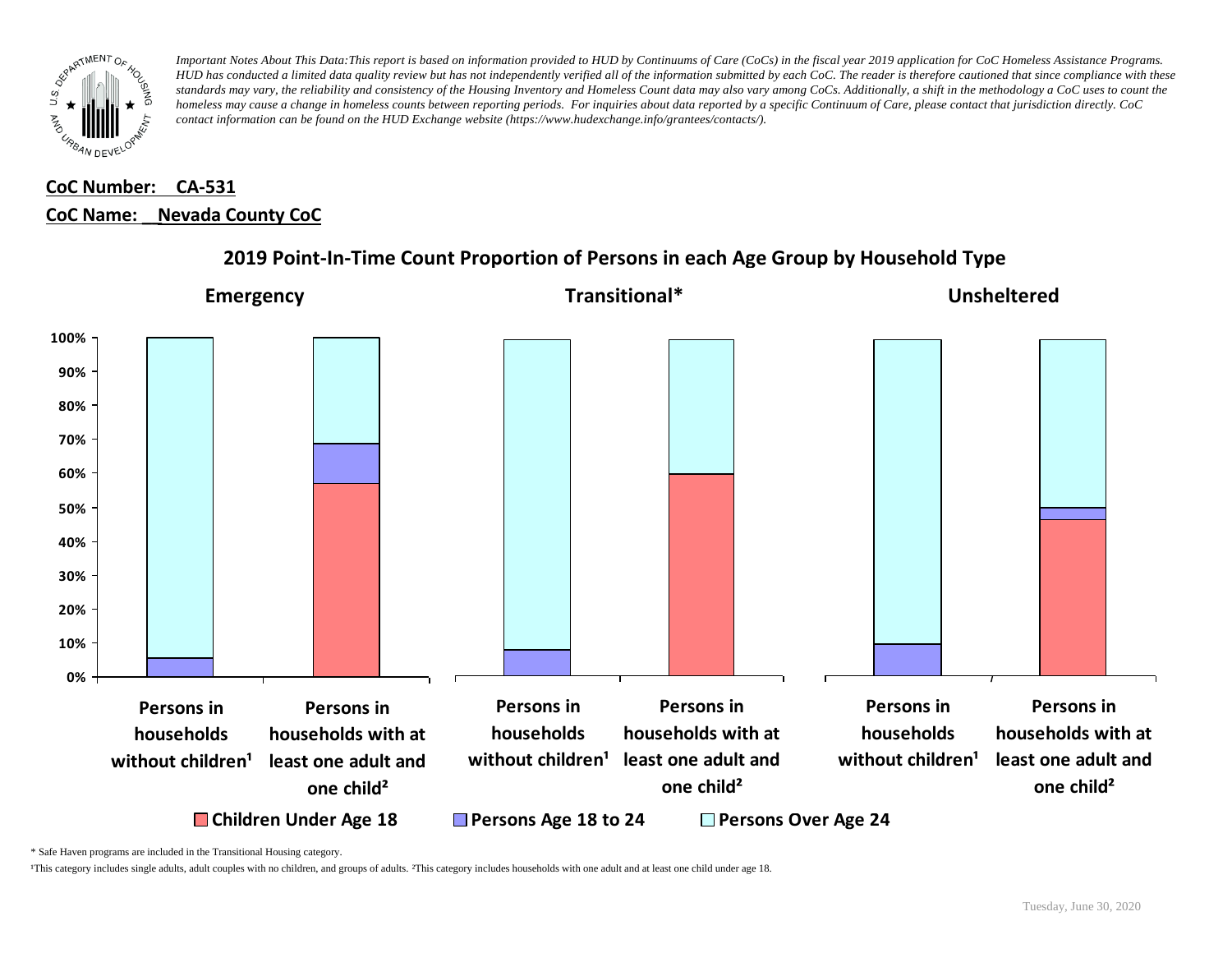

#### **CoC Number: CA-531**

#### **CoC Name: \_\_ Nevada County CoC**



#### **2019 Point in Time Count Summarized by Chronically Homeless by Household Type**

\* Safe Haven programs are included in the Transitional Housing category.

¹This category includes single adults, adult couples with no children, and groups of adults. ²This category includes households with one adult and at least one child under age 18.

³This category includes persons under age 18, including children in one -child households, adolescent parents and their children, adolescent siblings, or other household configurations composed only of children.